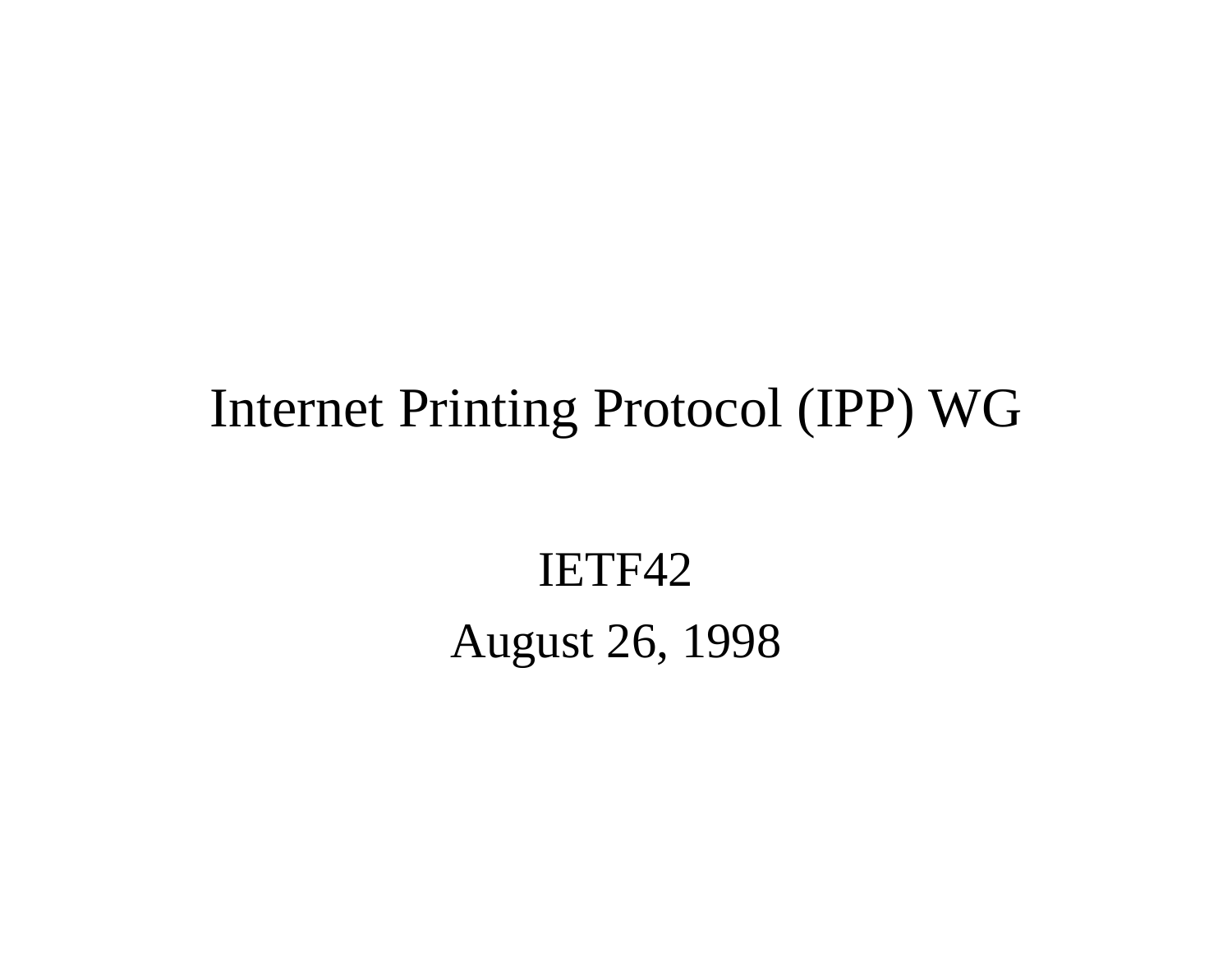# Agenda

- Introduction and short history of IPP – Carl-Uno Manros
- The ipp:// scheme **<draft-ietf-ipp-ipp-scheme-00.txt>** – John Wenn
- Comparison IPP/IFax
	- Larry Masinter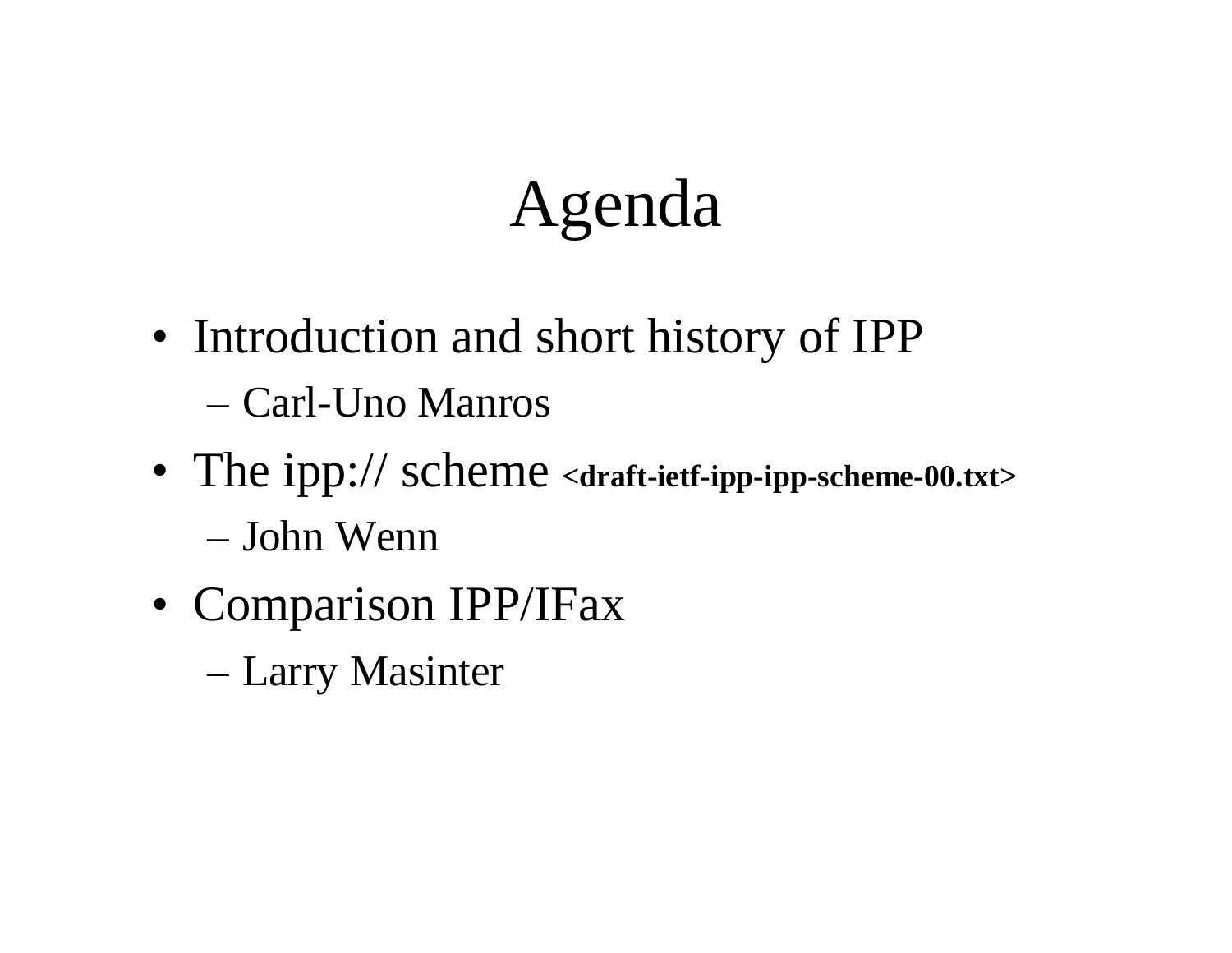#### • **December - 1996**

- A number of eager and enthusiastic IETF members **hold a well attended BOF**
- Main goal is to build **ONE standard for printing** on the Internet
- **March 1997**
	- The **IPP WG is formed**
	- The WG members have already made initial contributions and now start building the IPP solution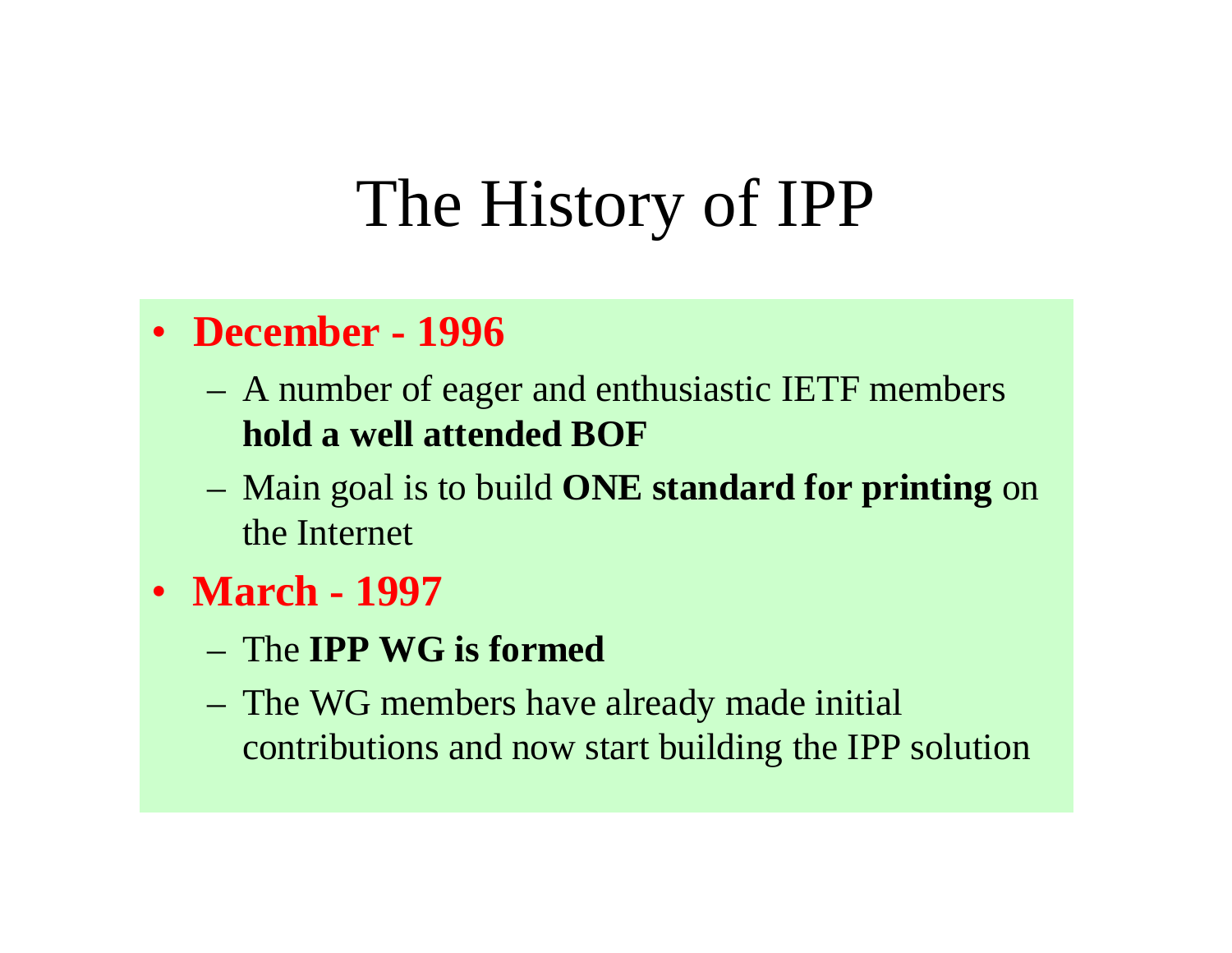#### • **April - November1997**

- The **IPP drafts got refined and completed** over a number of drafts for 5 major IPP documents
- **December 1997**
	- The **IPP WG holds a Last Call** on all documents and starts expecting the work to be close to completion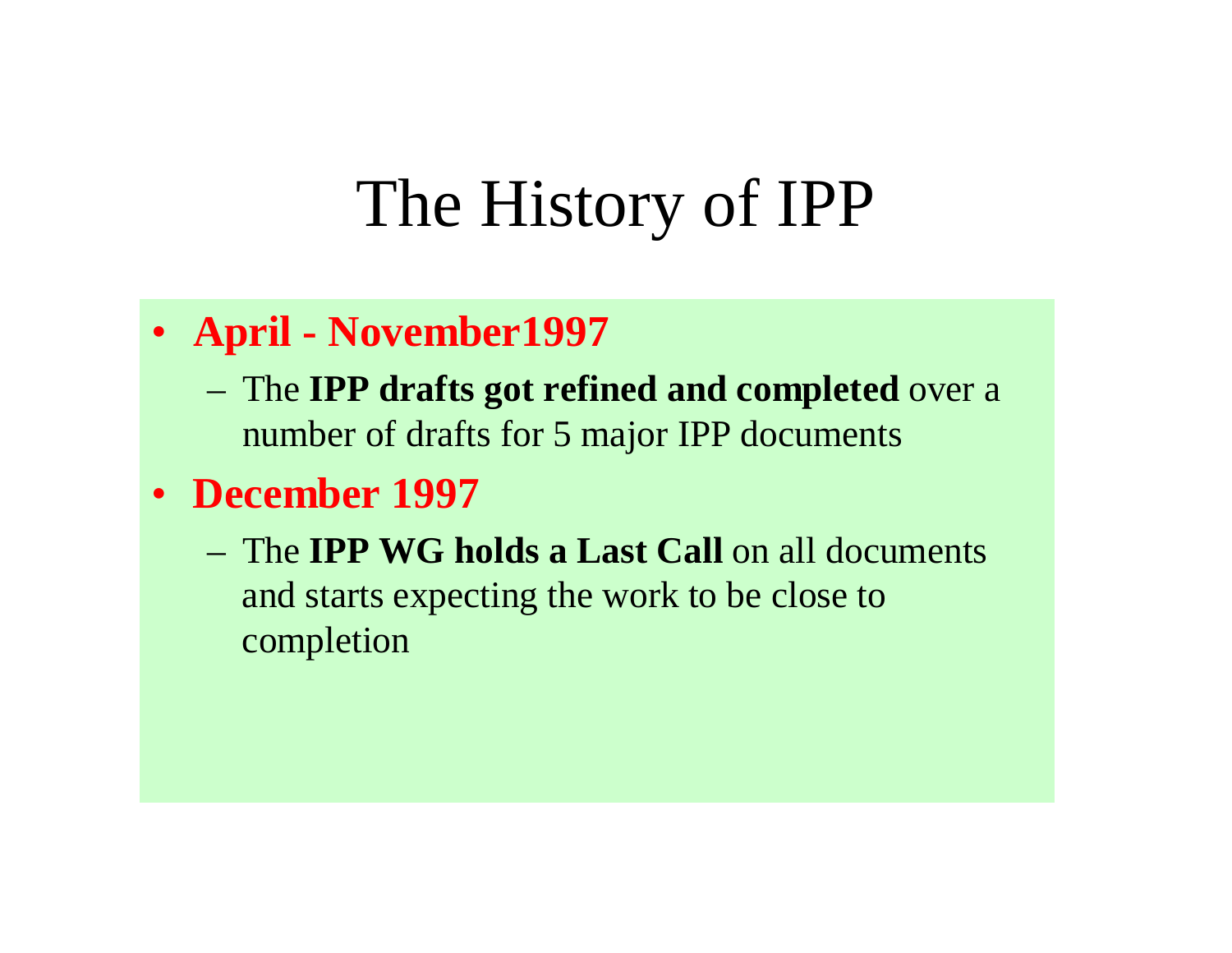#### • **January 1998**

- Some last minute discussion about alternative solutions, but they get rejected
- **Edits done to the WG drafts**
- **February 1998**
	- The **IPP WG hands over the drafts to the IESG** for their Last Call and final feedback.
	- IPP members start implementation